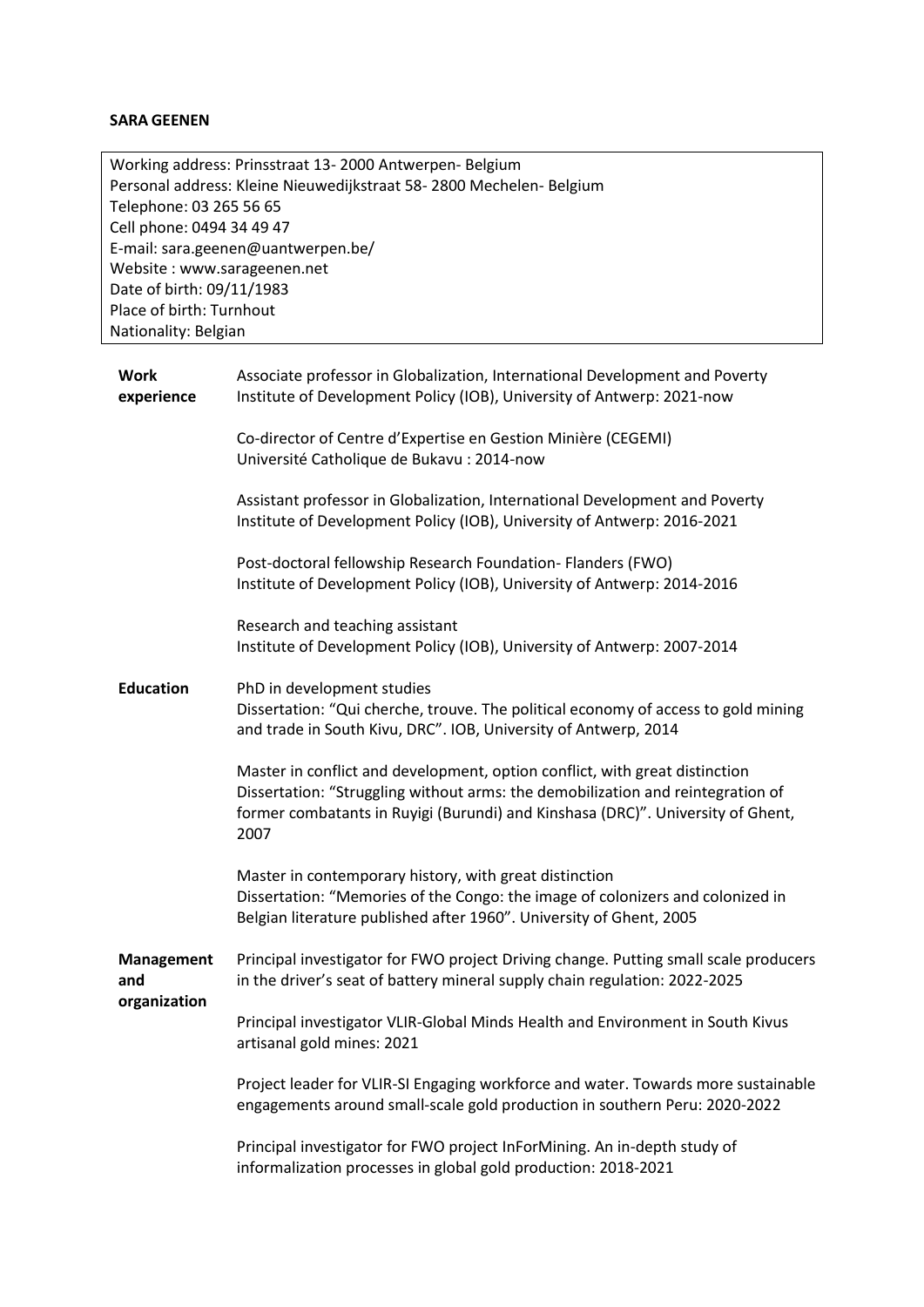|                               | Co-PI for FWO-EOS project Winners and losers from globalization and market<br>integration: 2018-2022                                                                                                                                                                                                                                                                                                                                                                                                                                                                                                                       |
|-------------------------------|----------------------------------------------------------------------------------------------------------------------------------------------------------------------------------------------------------------------------------------------------------------------------------------------------------------------------------------------------------------------------------------------------------------------------------------------------------------------------------------------------------------------------------------------------------------------------------------------------------------------------|
|                               | Director of E-CA CRE-AC (Expertise for Central Africa): 2016-now                                                                                                                                                                                                                                                                                                                                                                                                                                                                                                                                                           |
|                               | Project leader for VLIR-UOS sponsored Institutional University Cooperation project<br>(IUS) with the Université Catholique de Bukavu: 'Centre d'Expertise en Gestion<br>minière': 2014-2021                                                                                                                                                                                                                                                                                                                                                                                                                                |
|                               | Member of IOB Bureau: 2012-2015<br>Member of IOB Board: 2011-now<br>Member of IOB PhD commission: 2010-2012<br>Member of IOB Education and Research Commission: 2007-2010                                                                                                                                                                                                                                                                                                                                                                                                                                                  |
| <b>Teaching</b><br>experience | At University of Antwerp<br>Global value chains: since AY 2016-2017<br>Access to markets and value chain: since AY 2013-14<br>Qualitative data analysis: since AY 2014-2015<br>Participatory methods and action research in development: since AY 2018-2019<br>Simulation game Mining in Maba: AY 2012-13<br>Simulation game Development Monopoly: AY 2008-09 until 2012-13<br>Simulation game Conflict and peace in the Great Lakes Region: AY 2008-09 until<br>2011-12                                                                                                                                                   |
|                               | At Université Catholique de Bukavu<br>Qualitative research methods: since AY 2011-12<br>Governance of mineral resources: Global Value Chain approach: since AY 2021-2022                                                                                                                                                                                                                                                                                                                                                                                                                                                   |
|                               | Guest lectures at Université catholique de Louvain, University of Surrey, Deep<br><b>Springs College</b>                                                                                                                                                                                                                                                                                                                                                                                                                                                                                                                   |
| Conference<br>talks           | (selection) CERES/ EADI 2008; ECAS 2009, 2011, 2013, 2017, 2019; ASA 2009, 2010;<br>ASA UK 2012; AfricaMuseum 2008, 2010; IOB Great Lakes Conference 2010;<br>Conference on legal pluralism, 2011; UCB 2011, 2014; EADI 2011; ASA UK 2012; CAS<br>Mining and Political Transformations 2014; Mining Research Network 2009, 2014;<br>Egmont Institute 2014; UCL Chair Singleton 2015; IOB 50/15 2015; LandAC 2015;<br>Nordic Africa Institut Uppsala 2016; Extractives and Exclusion Oxford 2018;<br>Development Policies and Practices Kinshasa 2018; WorkInMining Liège 2019;<br>Sustainability Conference Amsterdam 2021 |
| <b>Prizes</b>                 | EADI/DSA Prize for excellence in Development Studies 2011 for the paper<br>"Constraints, opportunities and hope. Artisanal gold mining and trade in Kamituga,<br>South-Kivu" awarded at the EADI conference in York, September 2011                                                                                                                                                                                                                                                                                                                                                                                        |
| <b>Grants</b>                 | FWO project Driving change. Putting small scale producers in the driver's seat of<br>battery mineral supply chain regulation: 2022-2015                                                                                                                                                                                                                                                                                                                                                                                                                                                                                    |
|                               | VLIR-Global Minds Health and Environment in South Kivus artisanal gold mines:<br>2021                                                                                                                                                                                                                                                                                                                                                                                                                                                                                                                                      |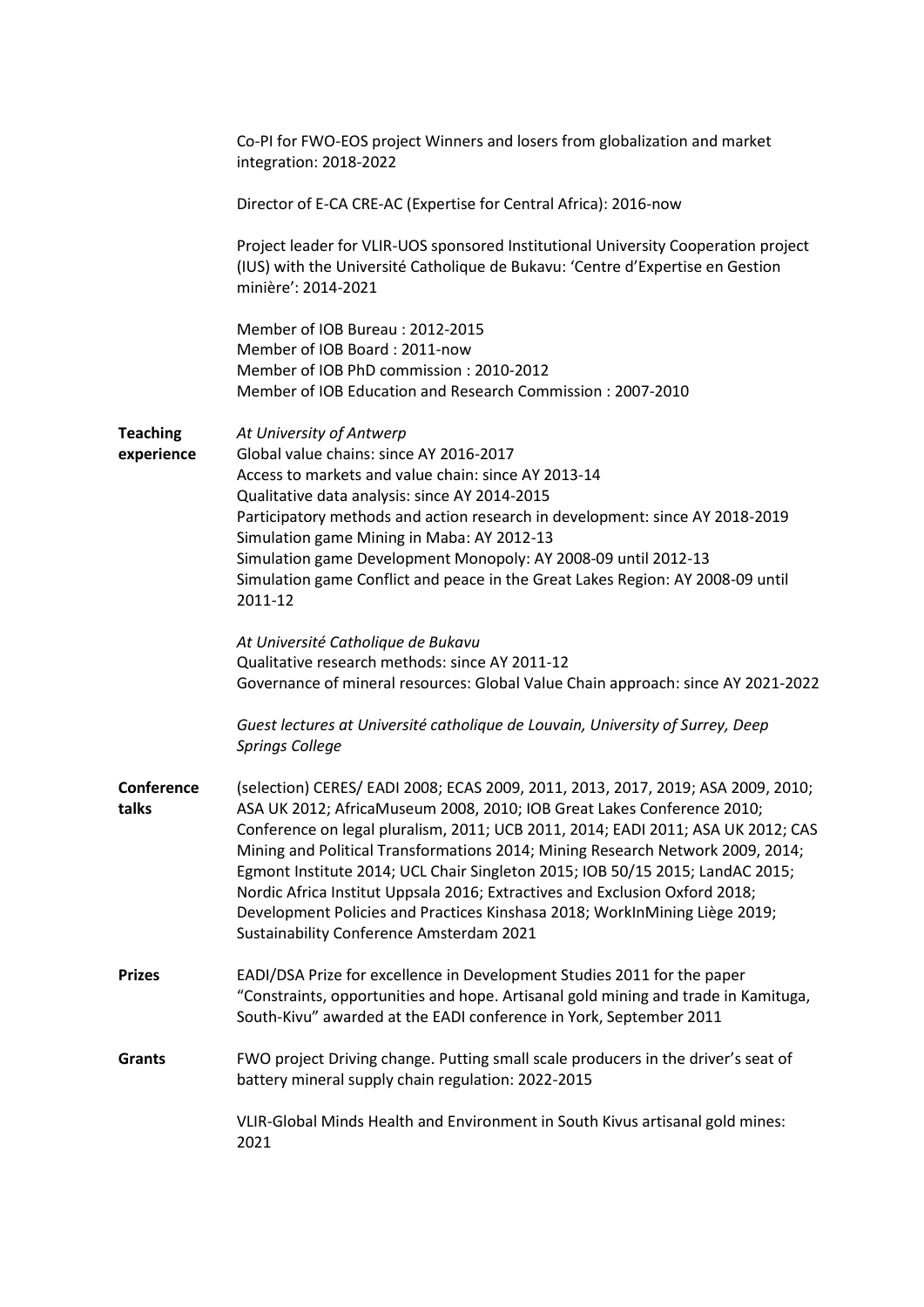VLIR-SI Engaging workforce and water. Towards more sustainable engagements around small-scale gold production in southern Peru: 2020-2021

FWO-EOS project Winners and losers from globalization and market integration: 2018-2021

FWO project InForMining. An in-depth study of informalization processes in global gold production: 2018-2020

FWO KAN (Krediet aan Navorsers) "Towards a new theoretical framework for linkages from large-scale mining: bringing in power and the production of access and exclusion", 1 January-31 December 2017

University of Antwerp BOF "Exploratory field research on hybrid governance in Ghana", 1 February-31 December 2015

FWO postdoctoral fellowship "Transnational companies and local politics. Hybrid governance in mining concessions in the Democratic Republic of Congo and in Ghana", 1 October 2014-30 September 2018

**Publications** (selection, for full list, se[e academic bibliography\)](https://repository.uantwerpen.be/desktop/irua)

### 2021

Radley, B. and Geenen, S. (2021) [Struggles over value: corporate](https://www.tandfonline.com/doi/full/10.1080/03056244.2020.1865902)–state suppression [of locally led mining mechanisation in the Democratic Republic of the Congo.](https://www.tandfonline.com/doi/full/10.1080/03056244.2020.1865902) Review of African Political Economy.

Geenen, Sara and Gleiberman, Mollie (2021) Superfluous jobs in extractive industries. The usefulness/uselessness of job creation after dispossession. Work, Employment and Society[. https://doi.org/10.1177/09500170211008721](https://doi.org/10.1177/09500170211008721) Postma, Hester, Geenen, Sara and Partzsch, Lena (2021) Digging for due diligence: The case of non-state mineral supply chain regulation by ITSCI in Rwanda. The Extractive Industries and Society[. https://doi.org/10.1016/j.exis.2021.100920](https://doi.org/10.1016/j.exis.2021.100920) O'Leary Simpson, F. and Geenen, S. (2021) Batwa return to their Eden? Intricacies of violence and resistance in eastern DRCongo's Kahuzi-Biega National Park. The Journal of Peasant Studies<https://doi.org/10.1080/03066150.2021.1970539>

#### 2020

Verbrugge, B. and Geenen, S. (2020) 'Goedkope arbeid is een cruciale grondstof voor de wereldeconomie'. Opinie Knack.be, 09/02/2020.

[https://www.knack.be/nieuws/belgie/goedkope-arbeid-is-een-cruciale-grondstof](https://www.knack.be/nieuws/belgie/goedkope-arbeid-is-een-cruciale-grondstof-voor-de-wereldeconomie/article-opinion-1562683.html?cookie_check=1581246947)[voor-de-wereldeconomie/article-opinion-1562683.html?cookie\\_check=1581246947](https://www.knack.be/nieuws/belgie/goedkope-arbeid-is-een-cruciale-grondstof-voor-de-wereldeconomie/article-opinion-1562683.html?cookie_check=1581246947) Alidou, S. ; Nyenyezi Bisoka, A. et Geenen, S. (eds.) (2020) *Conjonctures de l'Afrique centrale 2020*. Cahiers Africains n. 95. Musée royal de l'Afrique centrale et l'Harmattan, Paris.

Nyenyezi Bisoka, A. ; Alidou, S. et Geenen, S. (2020) "Introduction". Dans : Alidou, S. ; Nyenyezi Bisoka, A. et Geenen, S. (eds.) *Conjonctures de l'Afrique centrale 2020*. Cahiers Africains n. 95. Musée royal de l'Afrique centrale et l'Harmattan, Paris : 7- 18.

Verbrugge, B. and Geenen, S. (2020) *Global gold production touching ground. Expansion, informalization, and technological innovation*. Basingstoke: Palgrave.